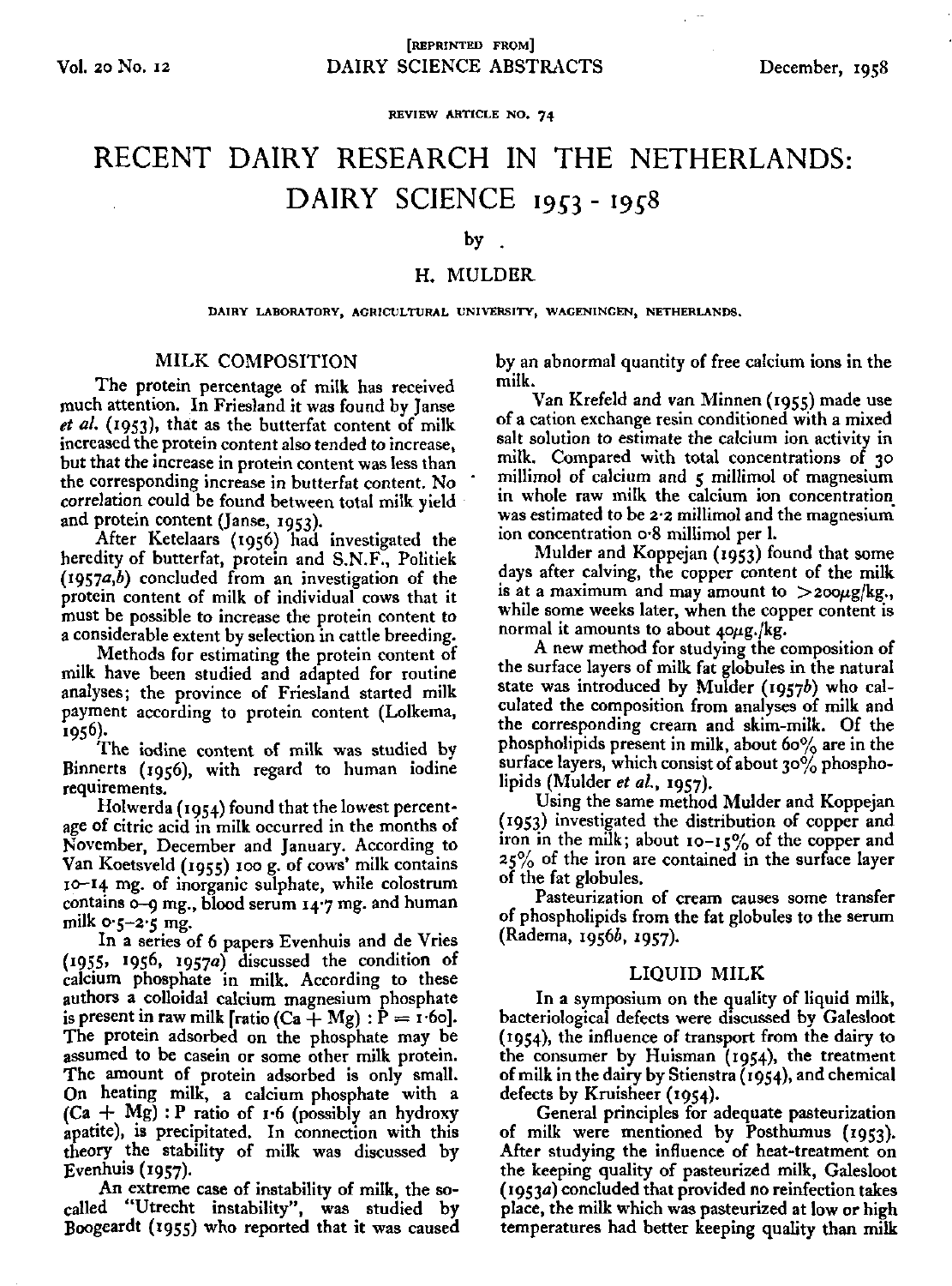pasteurized at moderate temperatures. If however, post-pasteurization infection took place and the milk was kept at normal room temperature, the keeping quality was best after the milk had been pasteurized at very low temperatures. The post-pasteurization infection was studied in detail by Galesloot (19556) who distinguished between three types of pasteurized milk:  $(i)$  milk with phosphatase test just negative, (*ii*) peroxidase test just negative, (*iii*) severer heating than  $(ii)$ .

The same author ( $1955c$ ) reported that if there is no reinfection, pasteurized milk usually deteriorates through sweet curdling. In most cases a reinfection takes place and this causes the milk to deteriorate through souring. The variations of the temperature during in-bottle-pasteurization in a steel cap pasteurizer were measured by Mulder and Broersma (1953).

Sterilized milk is important in the Netherlands and much attention has been paid to this product. Tierie (1953) discussed the bacteriological requirements for sterile milk. According to Galesloot (19566), the U.H.T.S.T. method for sterilization of milk has a smaller effect on certain properties of the milk than other methods which employ lower temperatures.

Meyknecht and van Dam (1956) observed that the keeping quality of commercially low-temperature pasteurized milk was much better than that of high-temperature pasteurized milk (peroxidase reaction negative).

The advantages of U.H.T.S.T. sterilization can only be completely utilized by aseptic packing of milk in sterile containers, but no practical system has been developed. Therefore, after bottling, the U.H.T.S.T. sterilized milk is often subjected to further mild treatment in an "in-bottle sterilizer". For this treatment large continuous in-bottle sterilizers are used and the milk is often bottled at temperatures of 80°C.

Mossel and Drion (1954), recommending that comercial sterilized milk should be sterile, concluded from statistical considerations that for the safety of the consumer, without undue strain for the manufacturer at least 7 samples per batch of sterilized milk should be tested and found sterile. A biological method for the detection of preservatives in milk was devised by Galesloot (1953c).

Pette and Hassing (1951) isolated from sterilized milk, obligate thermophylic bacteria which survived heating at i2o°C.

According to Pette (19536) a bacteriolytic enzyme is produced by the action of phages on lactic acid bacteria. The symbiotic association between streptococci and phages can be very strong.

According to Galesloot (1956a) penicillin has a typical influence on the morphology of yoghurt and starter bacteria which can often be used as a means of discovering the presence of penicillin. Stolk (1955) described how strains of lactobacilli found in yoghurt form typical globules due to the presence of a phage for the streptococci. Kooy (1951) described the production of yoghurt from cream.

Mulder *et al.* (1953) observed that buttermilk flavour is essentially an oxidized flavour; its development can be prevented by the use of antioxidants.

Kalshoven (1953) found that the results obtained using violet red bile agar plates were in good agreement with those obtained using Netherlands Standard N 955; the latter method is more time consuming.

Galesloot (1956d) found that some types of coliform bacteria cannot be counted by the bactostrip method.

According to Posthumus (1954a) chloramin aerosol was not an adequate substitute for steamsterilization of milk tanks.

The possibilities of providing adequate liquid milk supplies for Calcutta and Madras were discussed by van Dam (1956).

Van Ouwerkerk and van Dam (1956) studied the assessment of costs of milk distribution by retailers.

## **BUTTER**

Surveying his previous work on butterfat crystallization, Mulder (1953) mentioned that butterfat can solidify into a glass-like state; it can also exist in an unstable form, and it can show a double melting point. The great use which can be made of a basic hypothesis devised in 1938 was demonstrated; according to this hypothesis, butterfat can crystallize in the form of mixed crystals. The solidification temperature rather than the composition of the butterfat determines the temperature of melting. The absolute quantity of solid fat present at different temperatures was discussed by Mulder and Klomp (1956) and by Hannewijk and Haighton (1957). According to the lastmentioned authors, butterfat is not solidified completely before  $-30^{\circ}$ C.

Mulder and Schols (1953) reported that it is possible to make butter with complete exclusion of air, providing the cream is moved with sufficient intensity.

According to Radema (1953) pasteurization of cream gives buttermilk with a lower fat content than pasteurization of milk with subsequent separation and churning.

Mulder with his co-workers Welle (1953) and den Braver (19563,6) tried to fill a serious gap in the theoretical knowledge of buttermaking by devising a theory on the working of butter. During working, butter is forced to flow; a high velocity gradient will promote a breaking up of moisture droplets, a low gradient of velocity a fusion of droplets. In a second paper, the microscopical estimation of the dispersion of the moisture in butter was discussed; in a third the changes in moisture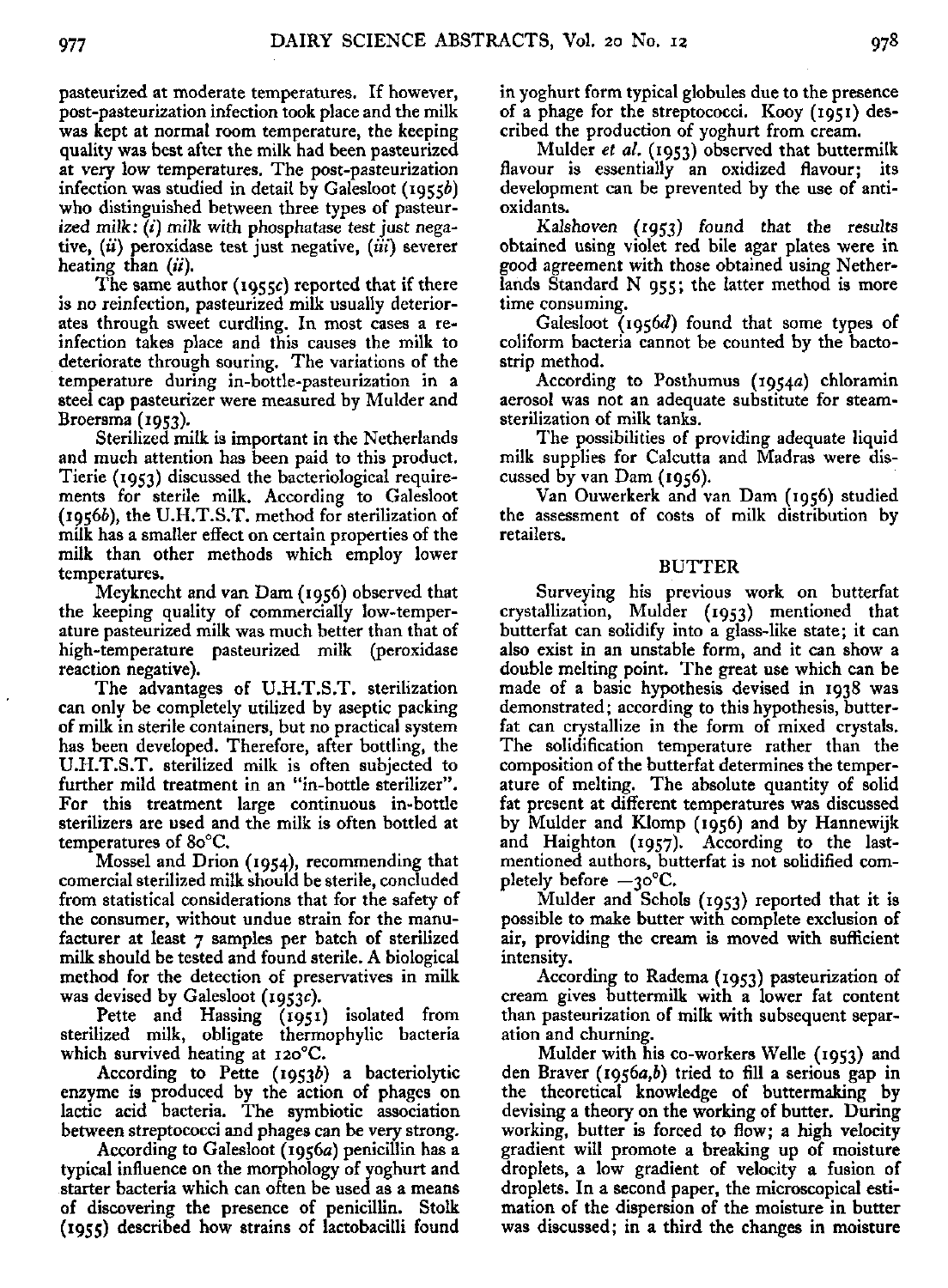dispersion caused by the working; and in a fourth paper the applications of the new theory to different working and packaging apparatus was discussed.

According to Mulder (1957a) we have to distinguish between at least four different types of moisture in butter; when discussing the moisture of buttergrains the internal and the external moisture of the grains must be distinguished. Starting from this theory Mulder discussed a number of conditions which influence the moisture content of butter; however, he pointed out that only very little really good experimental work had been carried out although the subject is of the greatest importance.

Several authors paid attention to the formation of aromatic substances in butter. Evenhuis (1953, 1954 $a,b$ ) reported that the quantity of air present in the churn can be reduced considerably without influencing the formation of aromatic substances. The same author could not demonstrate a direct relationship between oxygen consumption and the formation of substances with a high oxidationreduction potential. It was concluded that citric acid is probably the fundamental material for the production of diacetyl. De Man and Pette (1956) obtained diacetyl from citrate and pyruvate but not from glucose with suspensions of *ß* Leuconostocs. The same author (De Man,  $1956a,b$ ) is of the opinion that in starters, butter, etc.,  $\alpha$ -acetolactic acid is formed by aroma bacteria and then oxidized on decarboxylation if oxygen is present. Kneteman (1952) described a method of enrichment and isolation of *Streptococcus citrophilus* based on the competition of this organism with other lactic streptococci at different temperatures. The growth of aroma betacocci and lactic acid bacteria in different starters was investigated by Holwe  $(1955)$ . Van Haeften and Pette  $(1953)$  conclu that a "cod liver oil" flavour results from the oxidation of pure butterfat, while a fishy flavour is connected with lecithin. Summer butter is said to be much more susceptible to the development of a fishy flavour than winter butter. Koops (1955, 1957) studied cold storage defects in connection with the phospholipids present in butter and described a method for the isolation of the phospholipids from butter serum. The oxidation of phospholipids causes the formation of substances which can give butterfat a fatty, a cod liver oil or a chalky flavour, (Koops & Pette, 1956). Van Duin (1957), isolated from butter, aldehydes originating from phospholipids.

Kruisheer and Krol (1955) again drew attention to the fact that very small quantities of copper can have a detrimental effect on the keeping quality of butter, and concluded from large-scale experiments that it is difficult to fix a standard limit for the copper content of winter butter. According to Mulder and Menger (1957) the natural copper of the milk does not endanger the keeping quality of butter, while added copper is detrimental even in very small quantities.

According to Tollenaar (1953) many antioxidants mentioned in the literature have little or no value in the prevention of tallowiness although some were found to give good results. As sweetcream butter never shows cold store defects, largescale experiments were carried out in which butter was made in winter from sweet summer cream. According to the report of Meyknecht (1956) the butter was of a very good quality. A cultured sweetcream butter of high quality was made by cutting sweet butter into slices and churning it with ripened cream or skim-milk. The micro-structure of both products differed in some cases from that of normal butter, although the consistency was good.

In large-scale experiments on the retail packaging of butter, aluminium foil gave better results than vegetable parchment paper *-\-* carton under all the conditions studied. The advantages of aluminium foil were, however, doubtful unless packaging was carried out very carefully and the butter was of excellent quality (van den Berg, 1952; Grouwstra & van den Berg, 1954).

The carotene, vitamin *A,* cholesterol and tocopherol contents of Netherlands butter was studied by Kruisheer (1955, 1956) and Kruisheer and den Herder (1953a,b). No distinct antioxidant activity of tocopherol could be detected.

A method for the detection of adulteration of butter by margarine, based on the examination of sterols, was described by den Herder (1955).

Seasonal variations in the fatty acid composition of Netherlands butterfat were studied in detail by Stadhouders and Mulder (1955, 1956a) and Stadhouders *et al.* (1956), using a chromatographic method (rubber column) for the saturated fatty acids and a spectrophotometric method for the unsaturated acids.

Radema (1956a) described the use of carotene for colouring butter.

#### CONCENTRATED PRODUCTS

In a more general paper on U.H.T.S.T. sterilization methods, Galesloot (1957a) stresses that it is at present very difficult to come to a wellfounded conclusion on the suitability of U.H.T.S.T. sterilization for evaporated milk.

Evenhuis and de Vries (19576) concluded from their experiments that a continuous high vacuum cooler could be introduced in the manufacture of sweetened condensed milk by using a special lactose crystallization method.

Fat lenses on condensed milk were described by van Kreveld (1953).

The effect of storage temperature and moisture content on the keeping quality of dried whole milk was studied by Radema (1954), while differences in quality between roller-dried and spray-dried milk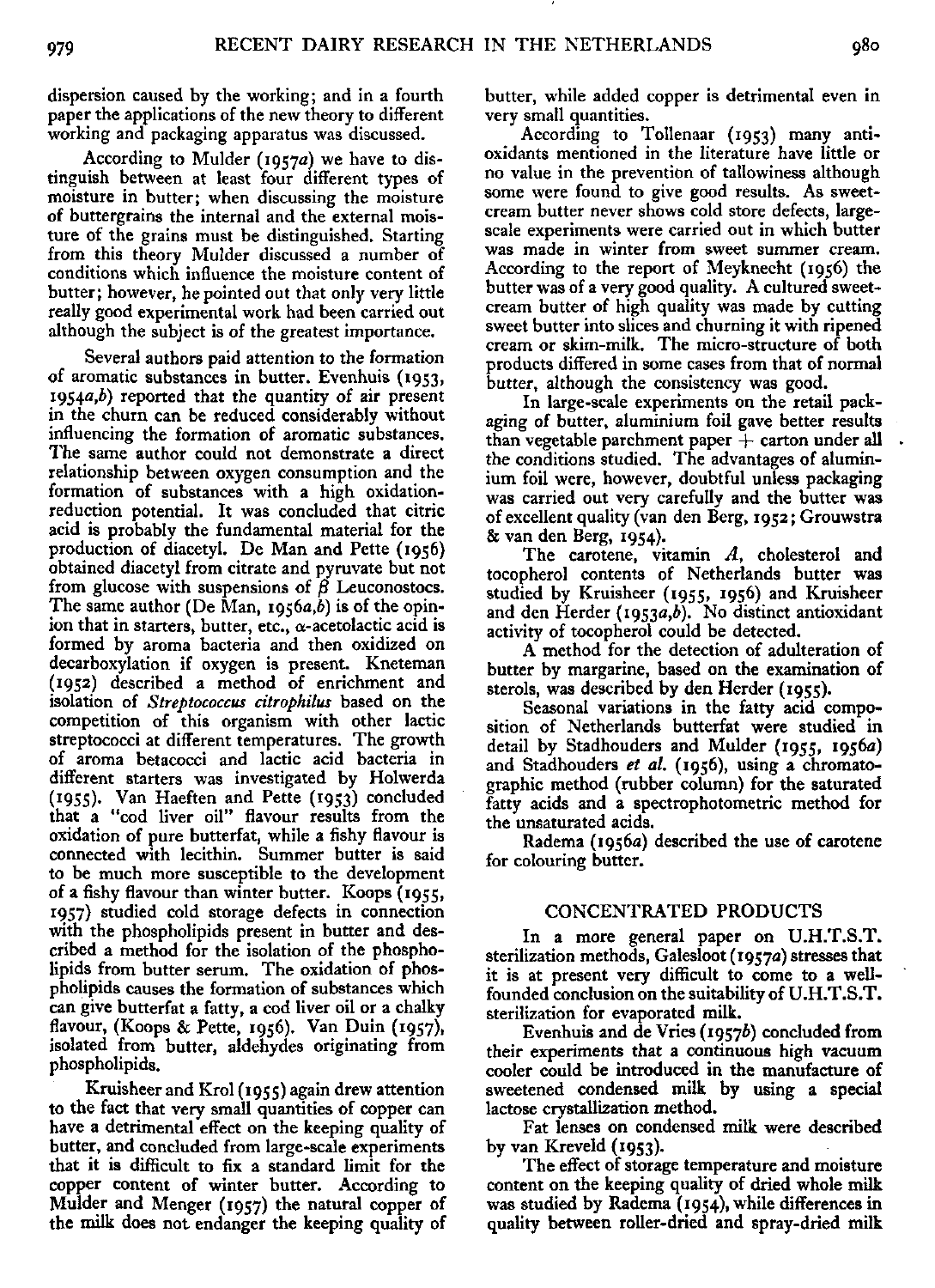were discussed by van den Berg (1956) who reported in another paper (1952) on practical experiments on packing full cream roller-dried milk in Multiwall paper bags.

The importance of gas inside the particles of spray-dried milk was discussed by Rutgers (1957) in relation to gas packing, and methods were mentioned for its estimation (residual gas). Gerlsma (1957) reported observations on the causes of insolubility of milk powder.

According to Galesloot (1955d) increased plate counts of spray-dried milk powder are caused by *Str. durans, Str. thermophilics, Bacillus cereus* and, to a smaller degree, by *Micrococcus caseolyticus, Str. bovis* and *Str. faecalis.* 

### **CHEESE**

A general survey of the ripening of cheese was given by Pette (1953a). Stadhouders and Mulder (1953, 1957) made it clear why many investigators had had little or no success in trying to isolate "ripening bacteria" from well-ripened cheese. Most of the organisms occurring in milk die in the cheese ; they leave behind enzymes which contribute to the ripening of the cheese. This conception resulted from experiments on fat hydrolysis in cheese, which is caused by milk lipase and enzymes from micro-organisms occurring in the milk. Active lipases are not produced in the cheese during ripening. The same authors stress the importance of a thorough study of the surface flora of hard cheese such as Dutch cheese, as the flora affects the ripening-

Raadsveld (1953) isolated from bitter tasting cheese a bitter substance which could not be identified.

The presence of lypolytic bacteria on the surface of Dutch cheese was studied by Stadhouders and Mulder (1956b).

From experiments with cheese made on an industrial scale, Raadsveld (19576) concluded that Dutch-type cheese contain only traces of galactose and glucose and that these traces disappear within a few days.

Pette (1955) isolated bacteria producing hydrogen sulphide from cheese and proposed the name *Str. faecalis var. malodoratus,* on account of the smell. The defect is prevented by keeping the  $pH$  below  $5.4$ .

The composition of rapidly souring cheese starters was studied by Kooy (1951) ; the strains used influenced each other. De Man  $(1956d)$  studied in detail the properties of 46 strains of lactobacilli isolated from cheese. He found no indication that lactate can be fermented by lactobacilli. The normal formation of gas in Dutch cheese is probably caused by betacocci and possibly lactobacilli fermenting citrate.

Raadsveld (1951) showed that the rheological properties of cheese change considerably on storage at 30°C, the cheese becoming more brittle. It is supposed that an accelerated proteolysis causes this change in consistency.

Much work was done in the field of antibiotic-producing bacteria in cheese. Galesloot and Pette (1957) described a method for estimating the nisin content of antibiotic starters and cultures and of cheese made by means of antibiotic starters.

Galesloot (19576) mentioned the production of a nisinase by certain streptococci. The same author  $(1957c)$  showed that it is of little use to use antibiotic starters if raw milk containing large numbers of group N streptococci has to be used. On the other hand it is possible to make starters which are not sensitive to nisin.

A co-operation between nitrate and xanthine oxidase in necessary, according to Galesloot, for the prevention of butyric acid fermentation in Dutch cheese  $(1956f)$ .

Galesloot (1957c) and Galesloot and Pette (1956) investigated the influence of nisin produced by antibiotic starters on the growth of microorganisms which may be involved in bacteriological processes in cheese and processed cheese. The same author reported that the nisin production of daily transferred antibiotic starters sometimes decreases rather suddenly. A starter used in practice in the dairy industry has to be checked periodically.

In Gouda and Edam cheese, made from pasteurized milk, no eyes are formed when antibiotic starters are used. This is caused, according to Galesloot and Pette (1957), by the sensitivity of betacocci as well as of propionic acid bacteria for antibiotic starters, but as is to be expected, it was quite possible to make a cheese of good quality using antibiotic starters. Antibiotic starters had some retarding action on the ripening of the cheese (Galesloot *et al.,* 1957). The cause of this retarding action was thought to be due to the fact that antibiotic starters do not contain aroma bacteria. Galesloot (1956e) reported on a taste defect of Gouda cheese which had not been described before.

At a symposium on the utilization of whey (1952) Blaauw discussed: the technology and economics of the processing of whey; van Dam (1952) the processing of whey at a co-operative dairy factory; van der Molen and Kapelle (1952) the use of whey paste and whey powder in the preparation of silage ; Wegelin (1952) the proteins of milk whey; Wöstmann (1953) whey proteins in bread; Wieringa (1952) a general discussion on the technical utilization of whey; Dammers (1954) an investigation of the value of whey powder and dried whey albumin in rations for fattening pigs.

Experiments on the treatment of the surface of cheese were carried out by Blaauw (1957), while Radema and Raadsveld (1957) carried out experiments with emulsions of plastics.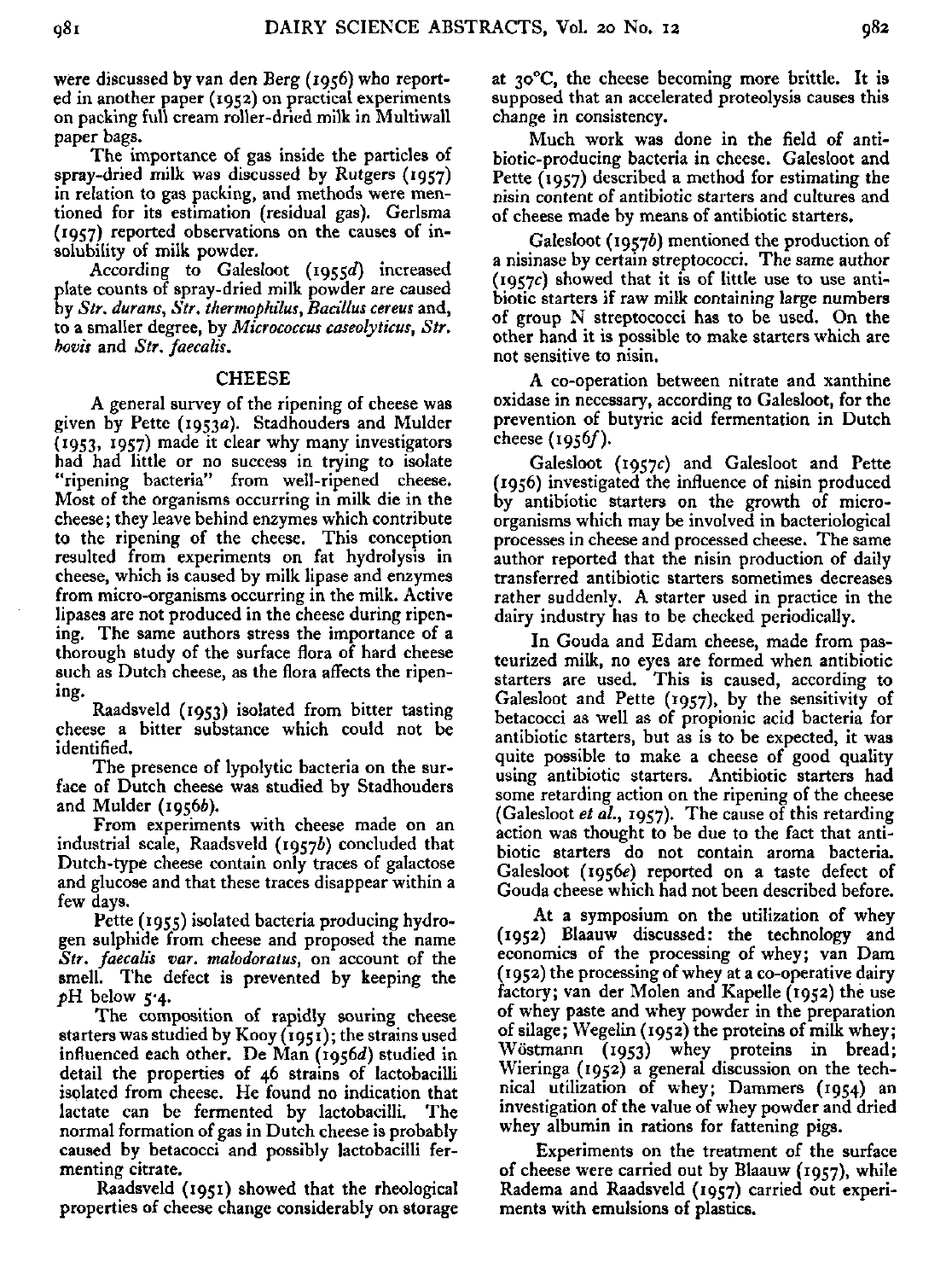The results of the analysis of an Edam cheese coming from the depot of the Scott expedition, were published by Raadsveld (1957c).

Blaauw (1956) made large-scale experiments on the cutting and stirring of the curd.

## NUTRITIONAL VALUE

The resorption of milk fat was studied by Ten Bokkel Huinink (1953), especially with children suffering from celiac disease.

Riboflavin, nicotinic acid, pantothenic acid and biotin in the milk of Netherlands cows were assayed by Hoeflake (1953) over one whole year. According to Koetsveld (1953) the vitamin *B12* level of morning milk was appreciably lower than that of evening milk (resp. 10.98 and 9.37 g./l.). Engel (1955) estimated the vitamin *D* content of condensed, evaporated and irradiated milk and discussed the possibility of increasing the vitamin *D* content of milk by irradiation. Frens (1955) considered that low vitamin *A* potency of butter in winter is caused by a wrong feeding technique.

A growth retarding effect in rats fed rations containing large quantities of lactose (even if in the form of dried milk) was observed by Groot (1956), Groot and Engel (1957), Groot and Hoogendoorn (1957). This effect may be primarily ascribed the action of the disaccharide as such; it is markedly decreased by substituting a mixture of glucose and galactose for the lactose. The detrimental effects of lactose consumption after weaning may be primarily ascribed to the action of the disaccharide as such in the intestine, from which it disappears extremely slowly.

Nutritional differences between butterfat and vitamin-enriched vegetable oils were investigated by Nieman (1954).

#### ANALYSIS

Mulder and van der Have (1956), in a preliminary report compared a number of methods for estimating the protein content of milk. The method of Steinsholt for the estimation of the protein content was described by Raadsveld (1957a). In Friesland the method of Kófranyi was used as a routine method for estimating the protein content of very large numbers of milk samples (Lolkema, 1957)-

The calcium and the magnesium content of milk were estimated by Van der Have (1954) in an accurate, simple and rapid way by a complexone titration method. Raadsveld (1956) described a more simple complexometric method for the estimation of calcium in milk.

A flame photometric method for the estimation of sodium, potassium and calcium in milk and cheese, which gave good results, was described by van der Have and Mulder (1957).

Van Kreveld (1954), described a method for estimating the calcium ion concentration in milk, based on the equilibration of milk with ion exchangers, while Smeets (1955) gave a number of methods for estimating the calcium ion concentration in milk ; the purpurate method gave satisfactory results.

According to Radema (1955) the method of Jones for the determination of fat in dairy products is not very accurate, but for certain special cases in which the fat content is low, it may be suitable.

Mulder and Meyers (1953) described a method for estimating the butterfat content of milk and dairy products; in this method the milk is boiled in a Mojonnier tube with hydrochloric acid after which the fat is extracted with petrol ether. The SBR method gives results which are somewhat too high, according to Mulder and Hoogendijk (1956). A butyrometric method for the estimation of fat content of gruels and custards was devised by Brus and van den Berg (1955) who used a specially constructed syringe for measuring the product.

Nuyten (1953) composed tables giving the percentage of total solids and S.N.F. of milk, skimmilk, buttermilk, yoghurt and whey.

Kruisheer and Eisses (1956) reported on the use of the Meyhuizen apparatus for estimating the moisture content of dried milk.

A routine method for the estimation of copper in milk and in dried milk was described by Krol and den Herder (1955).

The air content of butter was calculated by Posthumus (1954b) from the specific gravity of the butter which was determined aerometrically.

Van Ginkel and Hamelink (1953) distinguished between normal butter and whey butter by making use of the rennetting properties of whey butter serum. Den Herder (1955) described the method used by the Government Dairy Station at Leiden for the detection of adulteration of butter with margarine; the method is based on the examination of the sterols.

An almost complete analysis of the fatty acid composition of Netherlands butterfat was made by Stadhouders and Mulder (1956a) who used the spectophotometric method of Brice and Swain for the estimation of unsaturated fatty acids, and the chromatographic method of Bolding (rubber column) for the saturated acids. One of the fraction collectors was described in detail by Stadhouders *et al.* (1956).

The specific rotation of lactose was studied by Ter Horst (1953).

A simple microbiological test for the detection of preservatives was reported by Mossel and Mandersloot (1953), who used as a medium milk enriched with  $2.5\%$  glucose and inoculated with bakers yeast. Mol and de Haan (1956) described a method for the estimation of hypochlorites in raw milk.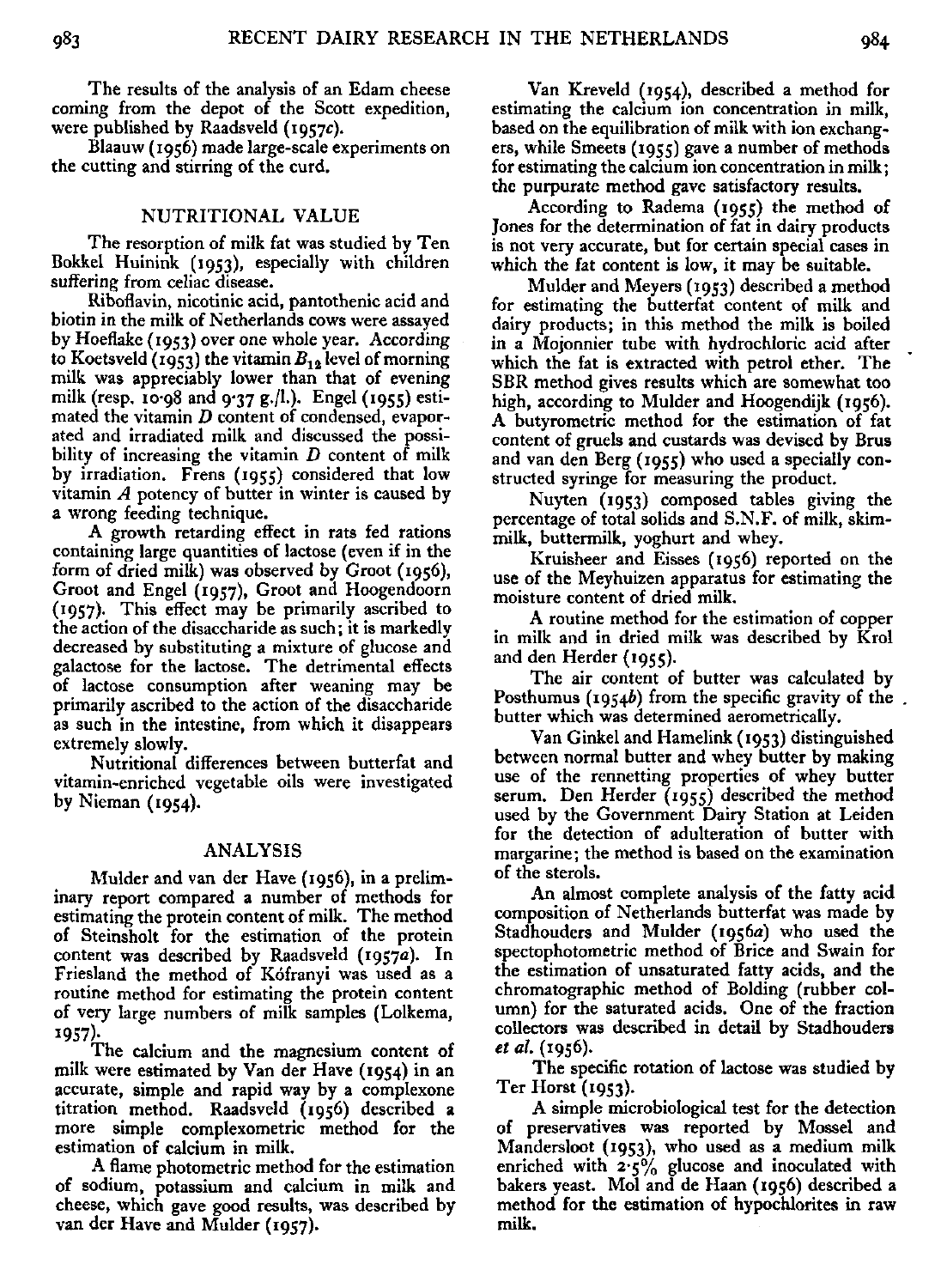Galesloot and Pette (1957) described a method for estimating the nisin content of milk, cheese, etc., and expressed this content in Reading units. Various methods for the detection of penicillin in a number of dairy products were described Galesloot (1955*a*). Adamse (1955) reported experiments using lactic acid bacteria for the examination of milk containing penicillin.

Stoutjesdijk (1956) reported that the method of reconstitution influences the plate count of milk powder, while Labots (1956) mentioned the influence of traces of copper on the estimation of the plate count.

According to Galesloot  $(1953b)$  the use of rennet in the methylene blue reduction test has no advantages.

The following is a list of standards for the analysis of milk and dairy products which was published in English in the Netherlands Milk & Dairy Journal:

- N 95<sup>8</sup>( <sup>I</sup>953) The determination of the density of milk at 20°C with a lactodensimeter.
- N 1616 (1953) The calculation of the percentage total solids.
- $N$  913 (1953) The determination of the titratal acidity (°N) of whole milk, "standardized liquid milk", partly or completely skimmed milk, buttermilk, acidified partly or completely skimmed milk, and whey.
- N 1358 (1954) The determination of the density of buttermilk, acidified skimmed milk and "yoghurt milk" at 20°C with a lactodensimeter.
- N 1381 (1954) The peroxidase test (Storch's test).
- N 1507 (1954) The plate count of bacteria in milk.
- N 1672 (1954) The short butter trier.
- N 1673 (1954) The long butter trier.
- N 1674 (1954) The broad cheese trier.

#### REFERENCES

- Adamse, A. D. (1955) *Neth. Milk Dairy J.* 9 121
- Berg, J. C. T. van den (1952) "Report of the Committee for Experiments of the Royal Neth. Dairy Federation, The Hague.
- **(1956)** *Neth. Milk Dairy J.* **10 289**
- **Blaauw, J. (1952)** *Landbouwk. Tijdschr., Wageningen* **64**  665
- **(1956)** *Alg. Zuivel-melkhyg. Wbl.* **49 321, 552**
- **(1957)** *Alg. Zuivel-melkhyg. Wbl.* **50 16**
- 
- Binnerts, W. Tj. (1956) *Thesis : Amsterdam.*<br>Bokkel Huinink, A. ten (1953) *Neth. Milk Dairy* J.
- Boogaerdt, J. (1955) *Neth. Milk Dairy J.* 9
- Brus, J. B*.* S. & Berg, J. C. T. van den (1955) *Net Dairy J.* **9 42**
- **Dam, A. A. van (1952)** *Landbouwk. Tijdschr., Wageningen*  64 660
- Dam, B. van (1956) *Neth. Milk Dairy J*. 10 276<br>Dammers, J. (1954) *Neth. Milk Dairy J.* 8 172<br>Duin, H. van (1957) *Alg. Zuivel-melkhyg. Wbl.* 50<br>Engel, C. (1953) *Neth. Milk Dairy J.* 9 139<br>Evenhuis, N. (1953) *Neth. Milk*
- 
- 
- 
- 
- **(1954a)** *Neth. Milk Dairy J.* **8 5**
- 
- 
- (1954ft) *Neth. Milk Dairy J.* 8 19 **(1957)** *Neth. Milk Dairy J.* **11 225**  & Vries, T. R. de (1955) *Neth. Milk Dairy J.* 9 146
- 
- & (1956) *Neth. Milk Dairy J.* 10 1, 101, 180 & (1957a) *Neth. Milk Dairy J.* 11 111, 213 & (1957è) *Neth. Milk Dairy J.* 11 184
- 
- Galesloot, Th. E. (1953a) *Neth. Milk Dairy J.* 7 1, 15 **(19536)** *Neth. Milk Dairy y.* **7 204**
- 
- **(1953c)** *Int. Dairy Congr. jg%3* **2 1200**
- **(1954)** *Neth. Milk Dairy J.* **8 53**
- **(1955a)** *Neth. Milk Dairy J.* **9 158**
- **(19556)** *Neth. Milk Dairy J.* **9 237**
- **(1955c)** *Neth. Milk Dairy J.* **9 30**
- **(1955a")** *Neth. Milk Dairy J.* **9 194**
- **(1956a)** *Neth. Milk Dairy J.* **10 64 (19566)** *Neth. Milk Dairy J.* **10 79**
- 
- **(1956c)** *Neth. Milk Dairy J.* **10 143 (1956a<sup>1</sup> )** *Neth. Milk Dairy J.* **10 166**
- **(1956«)** *Alg. Zuivel-melkhyg. Wbl.* **49 267**
- **(1956/)** *Int. Dairy Congr. 1956* **2 849**
- **(1957a)** *Neth. Milk Dairy y.* **11 1**
- **(19576)** *Neth. Milk Dairy J.* **11 58**
- **(1957c)** *Neth. Milk Dairy J.* **11 74**
- & Pette, J. W. (1956) *Neth. Milk Dairy J.* 10 137
- Galesloot & Pette, J. W*. (*1957) *Neth. Milk Dairy J.* 1<br>-----, Raadsveld, C. W. & Pette, J. W. (1957) *Neth*.
- *Dairy J.* **11 152**  Gerlsma, S. Y. (1957) *Neth. Milk Dairy J.* 11 83
- Ginkel, J. G. van & Hamelink, H. G. (1953) *Int. Congr. 1953* **3 1342**
- Groot, A. P. de (1956) Neth. Milk Dairy **J. 1**
- & Engel, C. (1957) *Neth. Milk Dairy y.* 11 270
- & Hoogendoorn, P. (1957) *Neth. Milk Dairy y.* 11 290
- Grouwstra, K. J. & Berg, J. C. T. van den (1954) "Report of the Experiment Supervisory Committee of Royal Neth. Dairy Federation, The Hague
- Haeften, F. E. van & Pette, J. W. (1953) *Neth. Milk Dairy y.* 7 41
- Hannewijk, J. & Haighton, A. J. (1957) *Neth. Milk Dairy y.* 11 30
- Have, A. J. van der (1954) Neth. Milk Dairy J.
- & Mulder, H. (1957) *Neth. Milk Dairy* J. 11 128
- Herder, P. C. den (1955) *Neth. Milk Dairy J.*<br>Hoeflake, H. (1953) *Neth. Milk Dairy J. 7 227*<br>Holwerda, K. (1954) *Neth. Milk Dairy J.* 8 11
- 
- 
- (1955) *Neth. Milk Dairy J.* 9 204
- Horst, M. G. ter (1953) *Ree. trav. chim. Pays-Bas* 72 878
- Huisman, H. J. (1954) *Neth. Milk Dairy J.*
- Janse, L. C. (1953) *Neth. Milk Dairy y.* 7 199 , Leignes Bakhoven, H. G. A. & Roelofs, E. T. (1953)
- *Off. Org. K. ned. Zuivelb.* **45 767**
- Kalshoven, H. (1953) *Neth. Milk Dairy J.*<br>\*\*\*
- Ketelaars, E. H. (1956). "Report no. 36 of the L. fonds, Wageningen."
- **Kneteman, A. (1952)** *Leeuwenhoek ned. Tijdschr.* **18 275**
- Koetsveld, E. E. van (1953) Nature, Lond. 171 483
- **(1955)** *Neth. Milk Dairy y.* **9 165**
- Kooy, J. S. (1951) Annual Report N.I.Z.O. 1
- Koops, J. (1955) *Neth. Milk Dairy y.* 9 306
- **(1957)** *Neth. Milk Dairy y.* **11 43, 53**
- & Pette, J. W. (1956) *Int. Dairy Congr. 1956* 2 168
- Kreveld, A. van (1953) *Int. Dairy Congr. 1953 2* 443
- **(1954)** *Neth. Milk Dairy y.* **8 197**
- & Minnen, G. van (1955) *Neth. Milk Dairy y.* 9 1 Krol, B. M. & Herder, P. C. den (1955) *Neth. Milk Dairy y.* 9 56
- 
- Kruisheer, C. I. (1954) *Neth. Milk Dairy y.* 8 47 **(1955)** *Neth. Milk Dairy y.* **9 173**